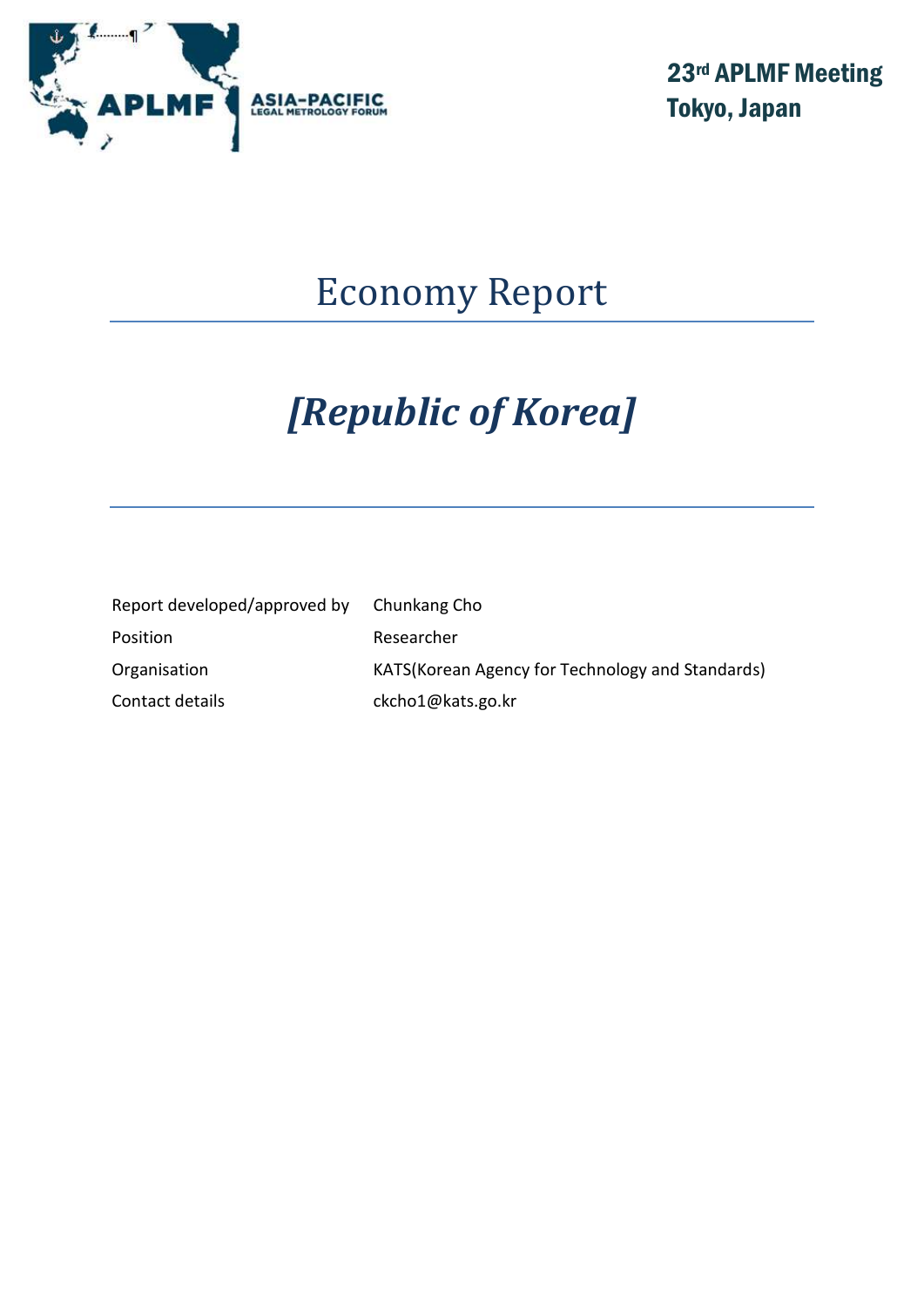## **SECTION 1 – Organisation and structure for metrology**

#### **Organisation Structures**

| <b>Specialty</b>     | Scientific metrology                  | <b>Legal metrology</b>                 |
|----------------------|---------------------------------------|----------------------------------------|
| Organization         | Korea Research Institute of Standards | <b>Korean Agency of Technology and</b> |
|                      | and Science(KRISS)                    | Standards(KATS)                        |
| <b>Business unit</b> |                                       | <b>Commercial Trade Standards</b>      |
| <b>Manager</b>       |                                       | Mi-Ae, Choi                            |
| Location             | Daejeon-si                            | Eumseong-gun, Chungcheongbuk-do        |

Relevant organizations

- [Korea Testing Certification\(](http://www.ktc.re.kr/)KTC)– Type approval & verification of measuring instruments
- [Korea Association of Standards & Testing Organizations\(](http://www.kasto.or.kr/)KASTO)
- [Ministry of Food and Drug Safety\(](http://www.mfds.go.kr/eng/index.do;jsessionid=RcjSjb1yH4t7eKRjGA1E9hbme1uWNhlLmQTF0NXJbmHOirjsQ3ks34gtWV7287L0)MFDS) Medical Devices
- [Ministry of Environment\(](http://eng.me.go.kr/eng/web/main.do)MoE) Electric Vehicle chargers

#### **Legislative Frameworks**

Measures Act 2015

Enforcement decree of the Measures Act 2015 (presidential decree) Enforcement rule of the Measures Act 2015 (ordinance of the ministry of trade, industry and energy)

20 regulations

- 10 technical regulations related to testing 12 MIs`
- 10 by-laws for implementation of legal metrology

#### **International arrangements and engagement**

**The 39th Korea-Japan cooperation committee for Legal Metrology between Korea and Japan** (`16.9.27 ~ 9.28/Jeju, Korea)

**MoU signed in the field of legal metrology between the Republic of Korea and China**

- 1<sup>st</sup> Korea-China cooperation committee meeting (`16.3.18/Beijing, China)

**Participation in OIML Seminar on Metrology Management System** (`16.8.9~8.11/Guangzhou, China)

**Participation in International Forum on Metrology Promoting Industry** (`16.5.13~5.16/Xi`an, China)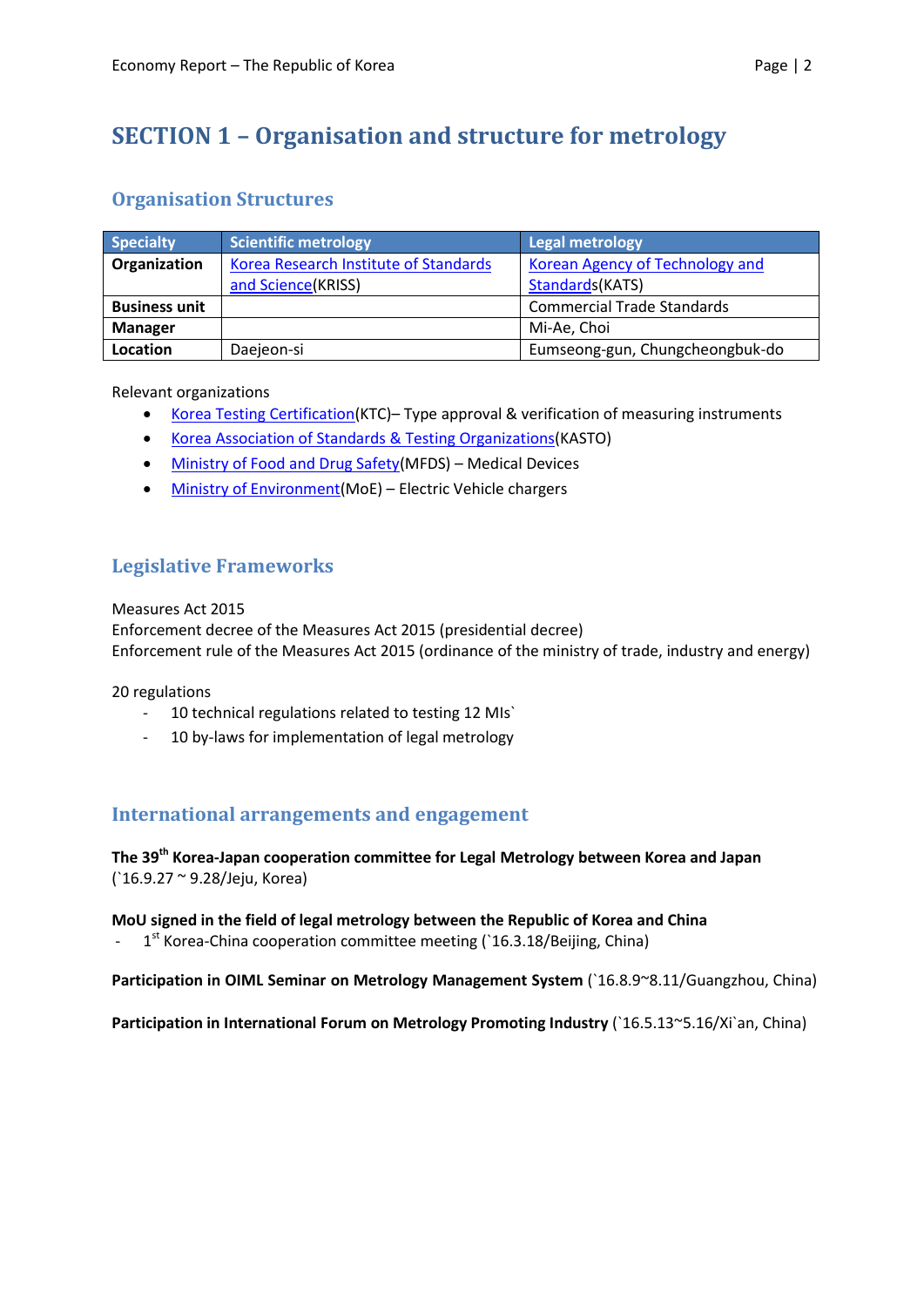## **SECTION 2 – Key activities of 2015/16**

#### **Working with industry**

#### **New type approval & verification requirements for EV charger (embedded type only)**

In an effort to reduce emission of carbon di-oxide( $CO<sub>2</sub>$ ), Korea has implemented policies to facilitate eco-friendly vehicles, including electric vehicles. In order to support the policy, the Korean Agency for Technology & Standards (KATS) has established a working group with Korea Testing Certification (KTC) to develop new technical requirements of type approval & verification for electric vehicle portable charger and held meetings 6 times with stakeholders. In July 2016, KATS finally amended the technical requirements of electricity meter, including regulations of EV charger for the electricity vehicle.

#### **Protecting consumers**

#### **'Consumer Watchdog' for an effective control in legal metrology**

Pursuant to Article 54 of Measures Act, consumer watchdogs ("consumer monitor") have been appointed to monitor below actions since 2015.

- 1. Monitor non-legal units used in the market
- 2. Check whether re-verification & regular inspection of MI have been conducted
- 3. Support regular inspections of NAWI
- 4. Check whether corrective actions have been taken over defective MIs

As of 2016, 150 Consumer Watchdogs are recruited, and KASTO has conducted itinerant training to give them understanding of their roles. Their main activities are monitoring the use of non-legal units in the market, and checking whether re-verifications & regular inspections have been conducted over the MIs. Since Korea has used non-legal units to measure the area of land for over 100 years, the long tradition has now created problems mostly in real estates. The Consumer Watchdogs go around the real estate to check whether they are using the correct legal units(m2). As for the re-verification & regular inspection check-up, Consumer Watchdogs are focused on NAWIs used in the markets, and they are working hard in the field not only to check but also to encourage consumers to use legal units.



( Re-verification & regular inspection check)